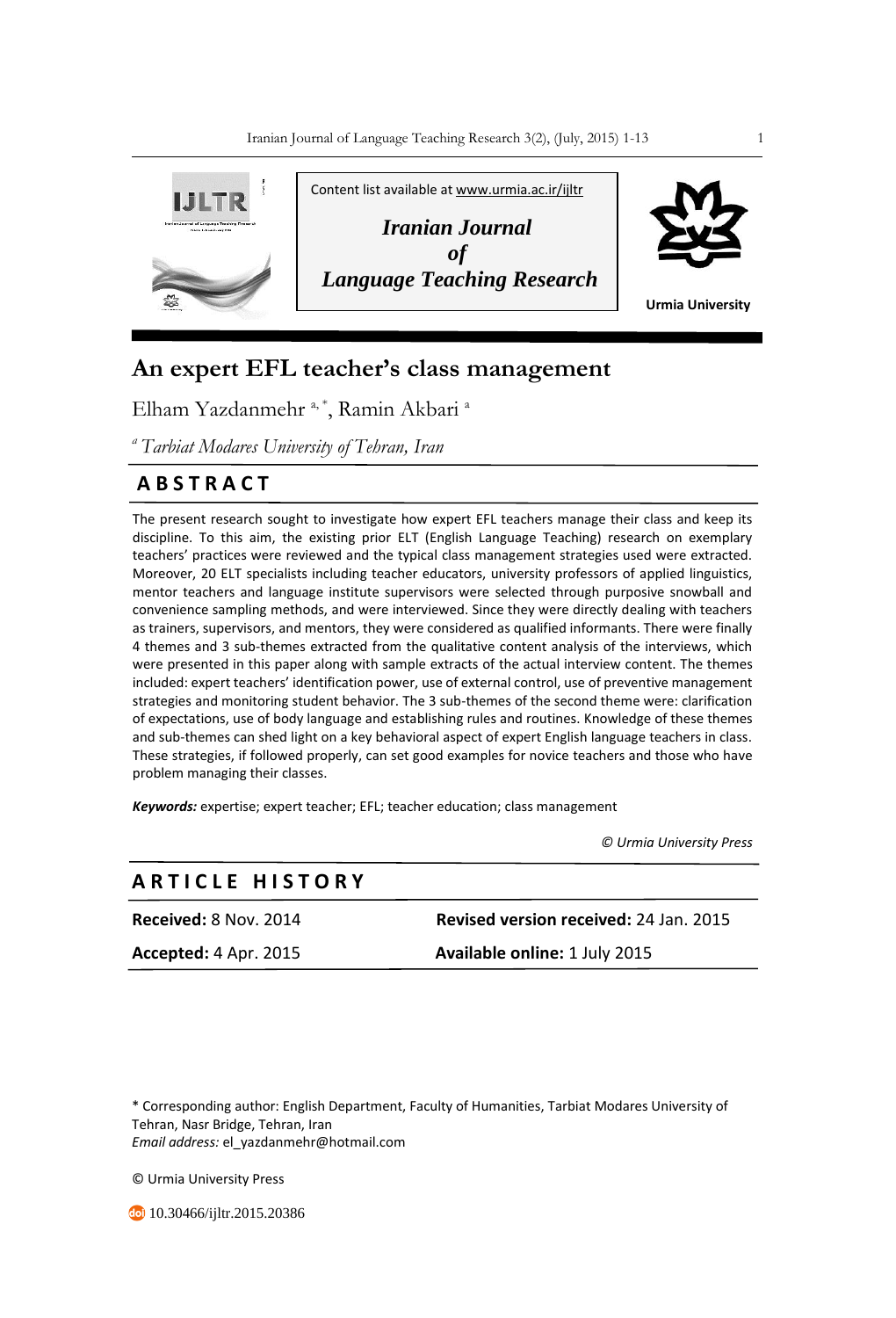#### **Introduction**

Distinguishing experts from non-experts in the realm of teaching appears to be a perplexing and controversial job. Its complexity lies in the multidimensionality of the issue. In applied linguistics, the task seems to be even more demanding. In the previous research attempting to set and define the criteria for teacher expertise, a multitude of diverse, incomprehensive and, in some cases, questionable attributes have been suggested which are mostly subjectively assessed and ascribed. Furthermore, they are mostly based on the comparison of the novice and the experts and hide the real quality of expert performance (Akbari & Yazdanmehr, 2014; Tsui, 2003; Tsui, 2005). Overall, the notion of expertise can be approached from two dimensions, the cognitive/perceptual and the performance-based dimensions. Class management and discipline control is considered as part of the latter and forms the core of the present study.

#### *Class management defined*

The notion of classroom management is certainly more extensive than student discipline. Included in it is everything teachers needed to do to enhance student involvement and cooperation in classroom tasks and to establish a productive working environment. As Everstone and Weinstein (2006) define it, classroom management consists of any action that the teacher takes to create an environment that supports and facilitates both academic and social-emotional learning (as cited in Raizen, 2010). Based on this definition, instructional procedures are also considered as part of classroom management, but they, by themselves, are inadequate in establishing the desired management status. The characteristics of a well-managed class are described by Sanford, Emmer and Clements (1983) in the following manner:

- 1- There are high levels of student involvement with work, especially with academic, teacher-led instruction,
- 2- Students know what is expected of them and are generally pretty successful.
- 3- There is relatively little wasted time, confusion and disruption.
- 4- The climate of the room is work-oriented but relaxed and pleasant (p. 56).

In such a class as described above which is well-managed and task-oriented, students' performance and achievement will be improved (Brophy, 1979). The classes which are characterized by recurrent disruptive behaviors have been reported to have lower academically spent time and the students in such classes have been seen to receive lower scores and perform poorer on standardized tests (Patterson, DeBaryshe & Ramsey, 1990).

As Oliver, Wehby and Reschly (2011) put it, teachers' class management strategies have a crucial, and positive impact on reducing problematic behavior in class. The teachers benefiting from helpful class management do often see positive changes in student behavior that can help to prepare a context for successful class events to take place.

Effective classroom management depends on several issues, the most important of which is school discipline as mentioned previously. School discipline issues such as disruptive behavior and violence also have an increased effect on teacher stress (Oliver & Reschly, 2007). The teachers who have significant problems with behavior management and classroom discipline often report high levels of anxiety and symptoms of burnout and are frequently ineffective (Berliner, 1986; Brouwers & Tomic, 2000). A significant body of research attests to the fact that classroom organization and behavior management competencies significantly affect the persistence of novice teachers in their new career and their decisions to stay in their job or not (Ingersoll & Smith, 2003).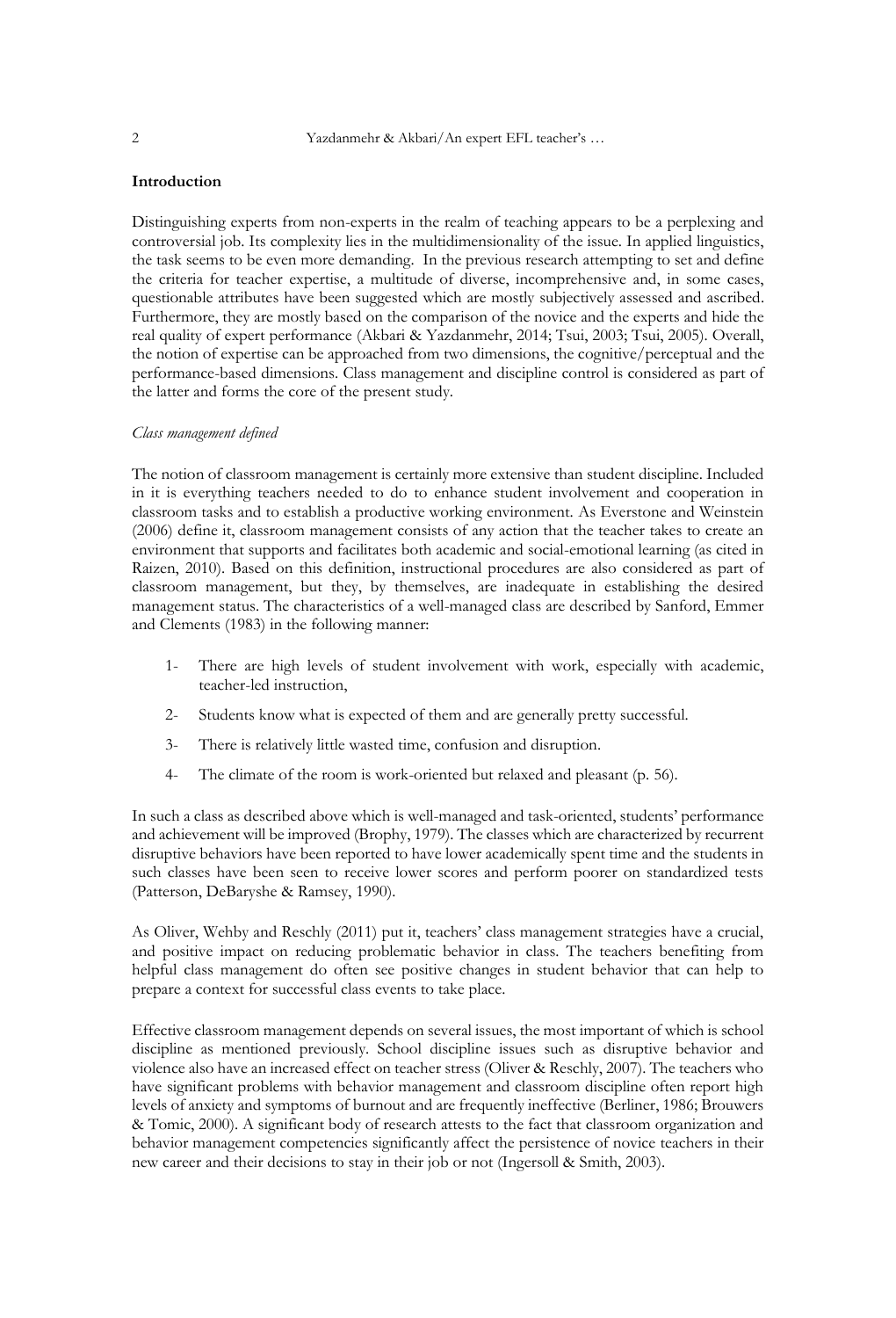Satisfactory classroom management depends on prevention efforts. As pinpointed by Oliver et al. (2011), focusing on preventive rather than reactive procedures establishes a positive classroom environment in which the teacher focuses on the students who appropriately behave. Rules and routines are powerful preventative components to classroom organization and management plans because they establish a behavioral context for the classroom that includes what is expected, what will be empowered, and what will be taught again if inappropriate behavior appears. This helps prevent problem behavior by giving students particular, appropriate tasks to get involved in. Monitoring student behavior allows the teacher to acknowledge the students who are involved in appropriate behavior and prevent misbehavior from escalating (Oliver, Wehby & Reschly, 2011).

What we mean by class management and keeping the discipline of class in this study is more focused on how to deal with students' disruptive behavior, lack of attention to instructions and low participation in class. How expert teachers of English language tackle these probable problems in class was our main interest.

#### *Classroom management theories*

Many theorists have studied the exemplary practices including class management and control of disruptive behavior in education for many years. Broadly speaking, these theories can be either of the reactive (corrective) type which are more of the 'directive' nature, or the more desirable preventive category which are more of the 'humanistic' quality (Stiffler, 2010). There are some, such as Glasser in 1950s or Jones in 2000; however, that adopt the elements of both approaches, perceived as more 'democratic'. Stiffler (2010) summarizes these beliefs and practices in three major categories: reactive theories, preventive theories and reactive/preventive theories combined.

Among reactive theories of classroom management are: Skinner's behavioral management theory (1968), Assertive Discipline theory and theory of Logical Consequences. Among preventive theories are: Roger's theory (1951), Kounin's theory (1970), Brophy's theory (1996) and Wong's theory (2004). Class management strategies of the mixed type include: the Choice theory and Positive Classroom Discipline.

#### **The purpose of the study**

An understanding of how expert English language teachers are distinguished in their class management is crucial to many aspects of teacher education. For example, it offers a benchmark against which less successful teaching can be compared. It provides information relevant to the design of teacher education programs. It proposes a model of successful teaching that can be used to help understand the difficulties faced by novice teachers. It helps us better understand the complexity of teaching.

Although class management issue has been studied widely in education in general, in the realm of ELT and as practiced by expert English language teachers, it has not been studied greatly. The present study; therefore, sought to take a step in filling the gap in applied linguistics in terms of teaching expertise. Experts in any field and domain are supposed to act as models for the others. Their mentality, decision-making and performance are supposed to be exemplary. ELT is not an exception. However, there is a dearth of research with this concern in this domain. Consequently, the present study sought to investigate how expert teachers of English manage their classrooms. This was to be derived from the review of prior research in this regard along with ELT specialists' remarks. The target research question of the present paper is, therefore: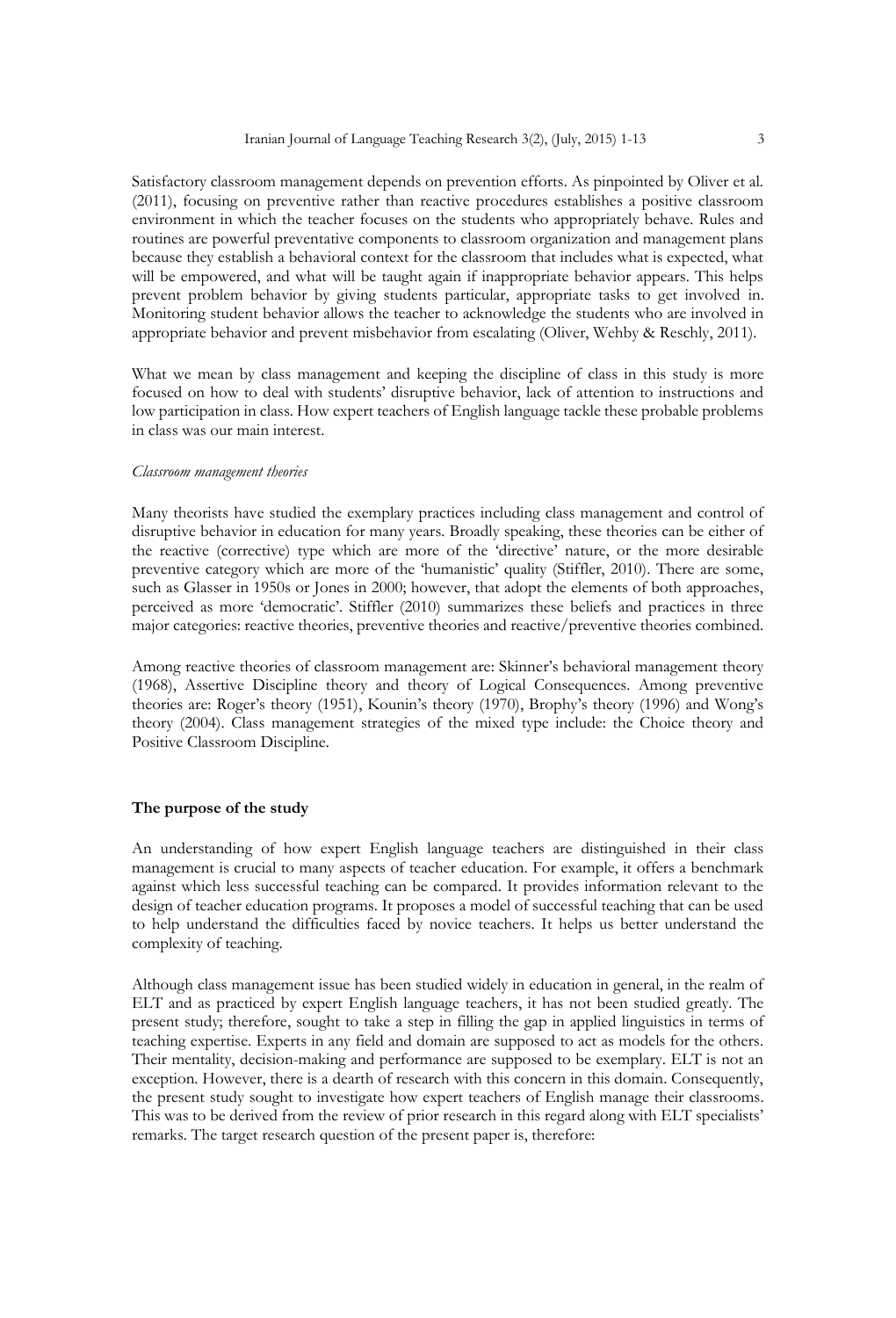RQ: How do expert EFL teachers manage their class and keep its discipline?

#### **Review of literature**

It was Kounin's research (1970) that laid the specific groundwork for research in management and the organization of class by identifying several general characteristics of classroom management that were consistently related to good student behavior (as cited in Sanford, Emmer & Clement, 1983). In the early 80s, at the Research and Development Center for Teacher Education at the University of Texas at Austin, a series of studies were conducted to find out how teachers establish and maintain classroom management. They found out that effective teachers took time at the early days of school to instruct students how to follow classroom rules and procedures. After that they relied on whole-group class activities, so that they could keep control of all students constantly. The type of tasks students were given was very cooperative so as to leave no spare time or students to waste on other irrelevant issues (Sanford et al., 1983).

As mentioned previously, classroom observations have been the main tools of studying classroom management. Serious works on efficient class management are, in fact, based on a one-year research conducted by Anderson, Evertson, and Emmer in the late 1970s who gathered copious narrative records of teacher behavior in 28 third-grade classes within a whole school year. They later investigated the management styles of efficient teachers (Anderson et al., 1980).They found that providing a clear vision of what student behavior should look like from the beginning of the course is helpful in managing the class. When the teacher has a vision of the behavior s/he wants the students to exhibit, s/he must teach the students how to meet those expectations.

The body of experimental studies, to date, has concentrated on an array of class management strategies. Such investigations include modification of single typical aspects of teacher behavior to more extensive sets of such efforts as organization, structure, positive reinforcement, and behavioral incidences (e.g., Kelshaw-Levering, Sterling-Turner, Henry & Skinner, 2000; Langland, Lewis-Palmer & Sugai, 1998; Madsen, Becker & Thomas, 1968). The major findings of these studies were that rules do not suffice to guarantee correct behavior in class. They need to be appropriately modeled by the teacher. Moreover, sometimes the teacher had better ignore inappropriate behavior and instead praise appropriate behavior. A great body of research of this sort employs a one-subject method to change different teacher management strategies to form an operational relationship with student behavior.

In addition to the individual studies reviewed so far, some other studies have been mixed and specified by different investigators to be influential management practices. A set of interventions were used including mystery motivators, token economy with response cost which also used antecedent strategies (public announcement of classroom rules, and teacher movement). They were accompanied byreinforcement strategies, for example, mystery motivator, as well as negative reinforcement practices to react to disruptive behavior employed productively to cut down on undesirable behavior (Di Martini-Scully, Bray & Kehle, 2000; Kehle, Bray, Theodore, Jenson & Clark, 2000). During the treatment phase conducted in these studies, students' disruptive behavior was found to be reduced. In a withdrawal phase, again the disruption rate was increased and once the intervention was reinstated, disruptive behavior was further reduced.

A systematic review was conducted to identify evidence-based practices in classroom management to inform research and practice (Simonsen, Fairbanks, Briesch, Myers, & Sugai, 2008). These researchers initially reviewed ten classroom management texts to identify typical practices described within texts and then systematically searched the research literature to identify experimental studies that examined these practices. After their review, they recommended that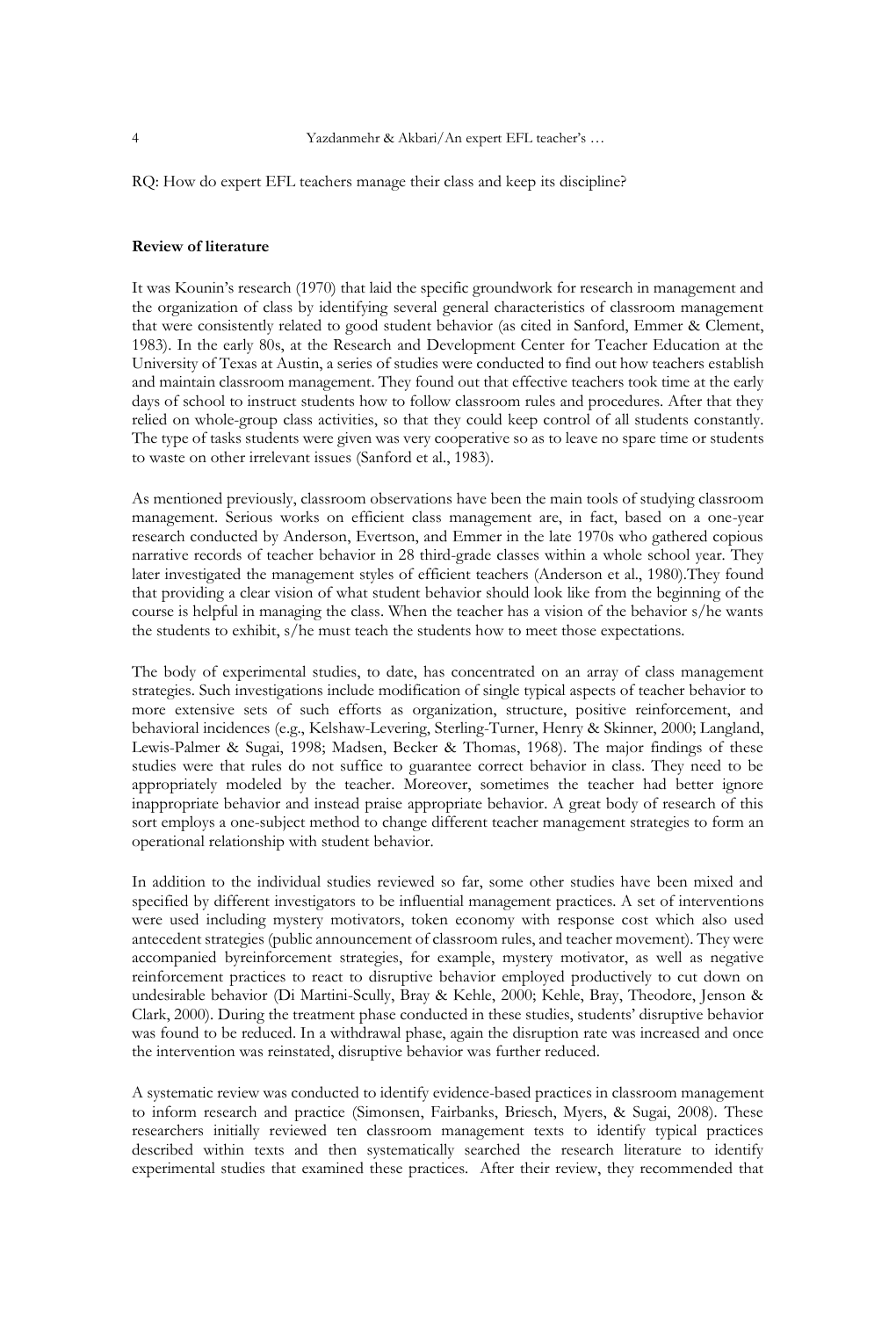researchers should focus on evaluating new class management strategies, establishing quantitative and qualitative standards of performing class management strategies, and specifying decision rules which guide implementations of the continuum of consequences and instructional strategies (Simonsen et al., 2008).

#### **Methodology**

#### *Participants*

20 individuals participated who were teacher educators, university professors of applied linguistics, mentor teachers or supervisors of well-known private language institutes, as well as highly recognized and experienced EFL teachers. Their demographic information is presented in Table 1. They all dealt with English for General Purposes, either taught them or trained the teachers how to teach it. Teacher educators and professors taught at Ferdowsi University of Mashhad, Imam Reza University, Tabaran University of Mashhad and Tarbiat Modares University of Tehran. Mentor teachers, class observers and supervisors worked at Iran Language Institute, Parax Language Institute and Kish Language Institute.

#### Table 1

Demographic Information of the Interviewees

| Feature | AGE     |     | <b>GENDER</b> |   |    | EDUCATION                                    |   | <b>EXPERIENCE</b> |  |
|---------|---------|-----|---------------|---|----|----------------------------------------------|---|-------------------|--|
|         | $30-40$ | >40 |               |   |    | MALE FEMALE B.A. M.A./Ph.D. $6-10$ vs. $>10$ |   |                   |  |
| n.      | 12      | 8   | -17           | 3 | 10 | 10                                           | 8 | 12                |  |

We intended to see if the extracted themes could be confirmed or completed by the views of professionals in the realm of teaching English. As formerly mentioned, some of the interviewees were teacher educators, who were highly educated and experienced in the field. All the interviewees were Iranian; their first language was Persian, and they taught English as a foreign language. The university professors taught applied linguistics to M.A. and Ph.D. students of TEFL. They were very experienced as well as knowledgeable in their job, as approved by the community of practice they worked in. Mentor teachers worked at private language institutes. They were both experienced and highly observant of the other teachers. Observing every teacher nominated as an expert teacher was almost impossible for us. Obtaining the perspectives of mentor teachers and teacher educators who were permanently dealing with teachers of varying skills and prominence sounded to be more fruitful and sensible.

#### *Procedures*

The data collection was done primarily in two steps. Initially, the prior research in ELT which investigated some aspects of expertise in teaching was perused. The term 'expertise' is preferably used in this study, and we intentionally do so, as this paper is actually part of a more comprehensive research work (a Ph.D. dissertation) which aimed to define expertise in teaching English language. The model of expertise being portrayed in that more comprehensive work is a multi-dimensional one, inclusive of knowledge base, personality traits, cognition, experience, reflection, class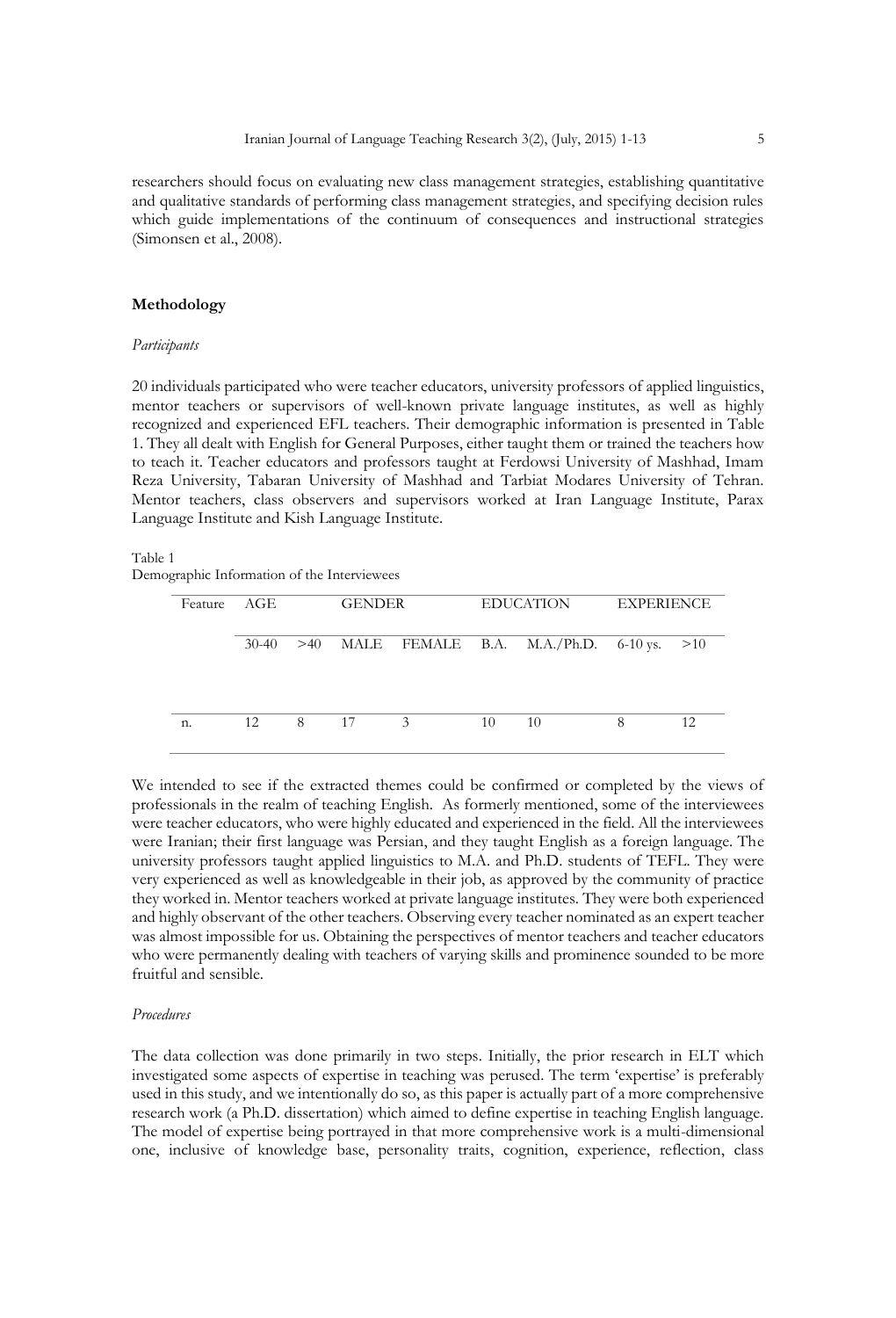management, problem solving and decision-making. As it is evident, class management is merely one dimension of expertise in teaching, though a basic and determining one. We perused the existent literature on different aspects of language teaching of novice versus experienced teachers. A variety of terms with a common core were used to characterize what we here call 'expert' teacher including 'outstanding', 'exemplary', 'model', 'mentor' or 'experienced' teacher. As can be seen, this investigation is basically of an exploratory type. We finally came up with several aspects of teaching expertise in ELT which were taken altogether and were mutually effective to constitute expertise in teaching English language. Class management was one aspect of this latent variable. Next was the interview phase.

Interview sessions were pre-scheduled and conducted as planned during work-day time and in faceto-face meeting. The purpose of inquiry was initially revealed to the subjects and just then the questions were presented. All questions and answers were in Persian (the native language of the interviewer and interviewees) and were also tape-recorded for prospective content analysis. The extracts presented in the results and discussion section are, however, translated into English by the interviewer (one of the researchers of the present paper). The whole session could be summarized as:

- 1. Briefing the purpose of the inquiry
- 2. Inquiry about the interviewee's background especially the length of their experience as a teacher or trainer, supervisor, etc.
- 3. General questions about characteristics of an effective and efficient teacher of English, (e.g. In their mind, how an expert teacher of English is distinguished from others? In the place you work, is there anyone you could tell as an expert teacher? If yes, what distinguishing factor does s/he have?)
- 4. More specific questions about class management (e.g. how do expert teachers of English language react to students' disruptive behavior? Do they tend to be more preventive or reactive?)

There was an attempt not to direct their responses in any desired way. However, when necessary, they were asked about details. For instance, yes/no answers were not accepted and in case they were heard, the interviewer asked them to elaborate on their answers, provide examples from what they actually did or observed their nest trainees to have performed. Interviews took between 15- 20 minutes.

The review of previous studies and the responses given to interviews were then analyzed for their content. Particularly in the former case, we came across a number of recurrent themes which were pinpointed several times, in different words, in different studies. Salient enough, they became our main findings, and most of them were further attested by the interviewees. The interviews were brief and they mainly turned out to confirm what we construed form other studies.

#### **Results and discussion**

As concerns the management skills of expert teachers of English, a review of previous studies and models on efficient, successful and exemplary language teaching guided us to 4 main themes along with 3 sub-themes: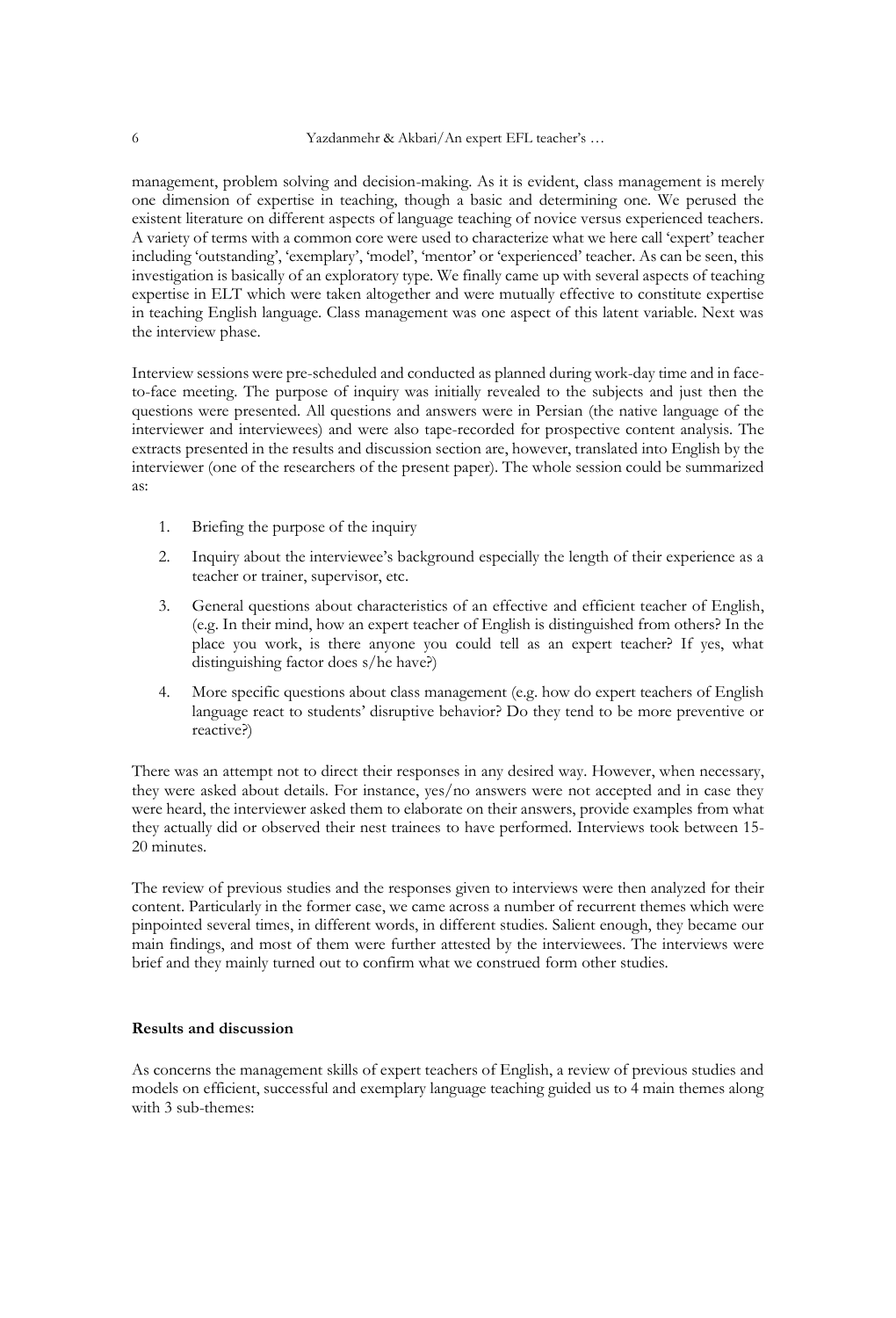- A. Experts' identification power
- B. Use of external control
- C. Use of preventive management strategies
	- C1. Clarification of expectations
	- C2. Establishing rules and routines
	- C3. Use of body language
- D. Monitoring student behavior

The main themes and sub-themes are also illustrated in Figure 1 below. The skills are later discussed individually. However, they are related to each other, and none of them is prioritized to the other.



#### *Figure 1*

An expert EFL teacher's management skills and sub-skills

#### *A. Identification Power*

According to Hogan and Rabinowitz (2003), expert teachers are able to discriminate between typical misbehaviors and those that could possibly lead to entire classroom disturbances while novices may have been unaware or unable to discriminate between that of typical and atypical misbehaviors of students. Moreover, in managing the classroom environment, for example, expert teachers tend to analyze and generate multiple hypotheses in the process of reorganizing and solving discipline problems.

In this regard, here are some comments of the interviewees:

"Sometimes it's hard and sometimes it's easier. Some students are more the source of disorder. They have the potential. They are rude most of the times. I have seen that efficient teachers know their students well. They know the sources of possible disruption. They do not by mistake pick on somebody. I mean they seem to be always right in identifying which behavior should be reacted to or stopped". (a mentor teacher)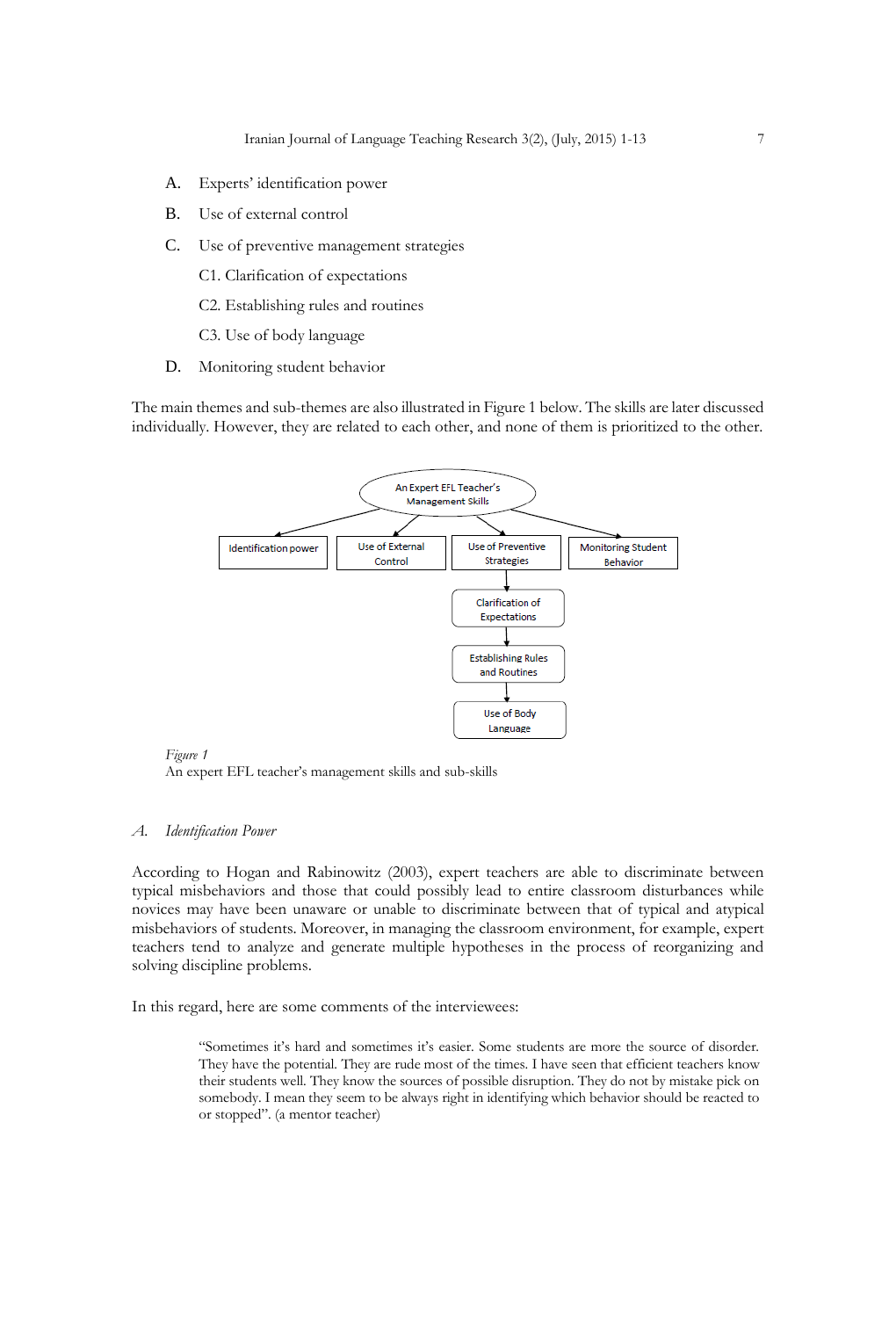"Their experience helps them. It makes them aware of many things a novice cannot identify in class. Through years of work, they come to know different forms of misbehavior, as you call it". (a university professor of TEFL)

"No, for me it isn't hard. I do my best to take the control of everything that happens in class. When students whisper together, when they look dissatisfied or uneasy, I can feel something is wrong. I try to understand it before it turns into a bigger chaos". (an experienced EFL teacher)

The gist of interviewees' comments attested to the fast and effective recognition and identification power of experts in the face of discipline problems. Experience appears to play a key role here in strengthening this power.

#### *B. Use of External Control*

Experts are more likely to identify and subsequently solve management problems in the classroom using external controls (e.g. changing seating assignments), whereas a novice teacher tends to be unaware of or, in some instances, ignore classroom disruptions. Expert solutions to discipline problems often entail structural modifications of the classroom, focusing on physical arrangements and making changes where necessary (Hogan & Rabinowitz, 2003).

Concerning this issue, some of the remarks made by the interviewees are as follows:

"Some students cause more problems; they are naughty and talkative in some cases. When they sit in the center, they change everybody else. They make a mess of everything. When necessary, I change their seat. I put them at the end rows. Or in a position where I can see them best". (an expert teacher)

"One good way is to make them responsible, especially children, the naughty ones, for certain activities such as fetching markers, erasing the board and such stuff that gets them out of their normal conditions. It gives them more discipline in practice". (a teacher trainer)

"When things get out of control and one or two students are in charge, I first separate them. Then I give them certain assignments to make them busy and not wasting time talking and disturbing others. Once I remember making a naughty student sit on the floor as a punishment. He did it with interest and made a fun out of it. But it put an end to his disruptive behavior till the end of the semester". (an experienced teacher)

Interviewees appeared to confess to the beneficial role of using external means in controlling misbehavior in class. The following means were mentioned in their accounts to be effective:

- Changing the seating arrangement
- Handing over physical responsibilities (e.g. fetching markers, erasing the board)
- Handing over lesson-based responsibilities (e.g. extra homework or class work)

#### *C. Use of Preventive Management Strategies*

By focusing on preventive rather than reactive procedures, experts manage to establish a positive classroom environment in which the teacher focuses on the students who behave appropriately (Lewis & Sugai, 1999). To this aim, there are three ways that are helpful in establishing such an environment, which include: clarification of expectations from students, establishing rules and routines and use of body language and facial expressions, as explained below.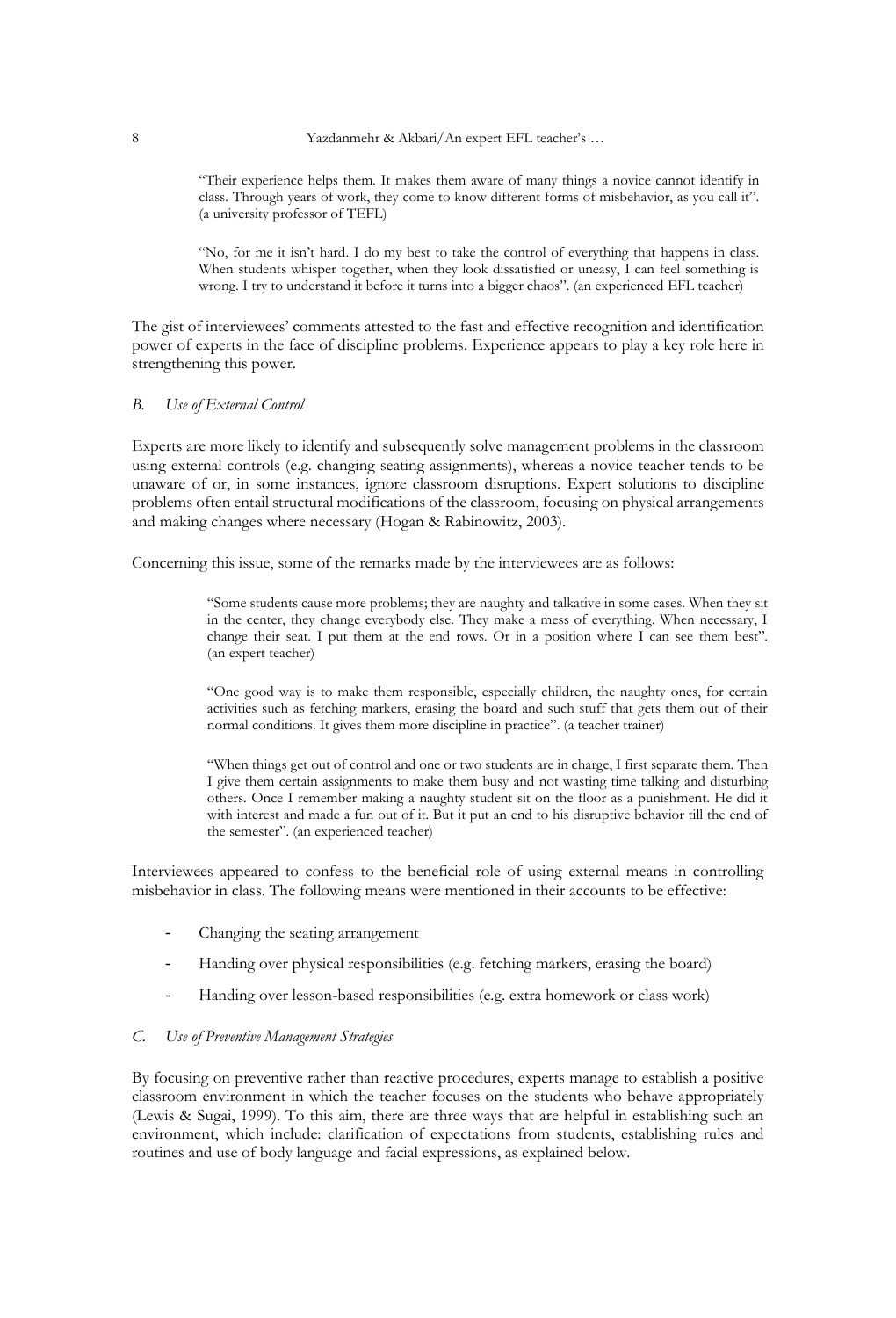#### *C1. Clarification of Expectations*

It deals with the importance of clearly communicating what is going to happen in a classroom session and what is expected from students before beginning instruction (Moallem, 1998). Most effective teachers did not assume students would know the expectations of the classroom. These teachers took an instructional approach to behavior and spent time teaching important discriminations between expected and unacceptable behavior (Anderson et al., 1990). Let us take into account some comments with this concern:

> "You should tell them at the outset. If everything is clear to them, they would have no excuse for misbehaving. They cannot then say in your face 'why?' or 'why not?' or that 'you've never asked us'. You should let them know exactly about your sensitivities". (an exemplary teacher)

> "I think it helps to prevent nasty things to happen in class. I mean if they already know what is right or wrong. Yes, some of them really don't know! And you are the one to tell them. The earlier the better. Just you must not make them think they are under too much pressure. Highly efficient teachers keep children motivated all through". (a teacher trainer)

> "Students need to know the dos and don'ts, about their class behavior. Most of what we complain later about goes back to what our students do not see as bad behavior. Go ask the teacher of a well-managed class how she comes to have it. Go visit their classes and you come to know both teacher and students seem to know each other very well. And they know what the other expects. That can be a great lesson". (a university professor)

#### *C2. Establishing Rules and Routines*

Establishing rules are effective preventative strategies in class discipline control and management practices since they form a behavioral setting in class that entails what is expected, what is to be positively reinforced, as well as what needs to be retaught in case some disruptive behavior is observed. This would impede disruptive behavior through providing students with particular, acceptable behaviors to get engaged in (Colvin, Kame'enui & Sugai, 1993). In an investigation, Martin, Yin and Mayall (2006) found expert teachers to have taken more control than novice teachers in establishing classroom routines.

From the interviewees' accounts, three main themes were extracted in this regard:

- Logic of rules
- Clarity of rules
- Abiding by rules

What they seemed to imply by the logic of rules is the extent to which the established rules appeal to senses. Consider one such remark:

> "Experienced teachers hardly ever go to extremes. They know if they do, that it would backfire! I mean, it would cause more problems because students cannot accept them wholeheartedly". (a university professor)

As for the clarity of rules, some comments that were made were: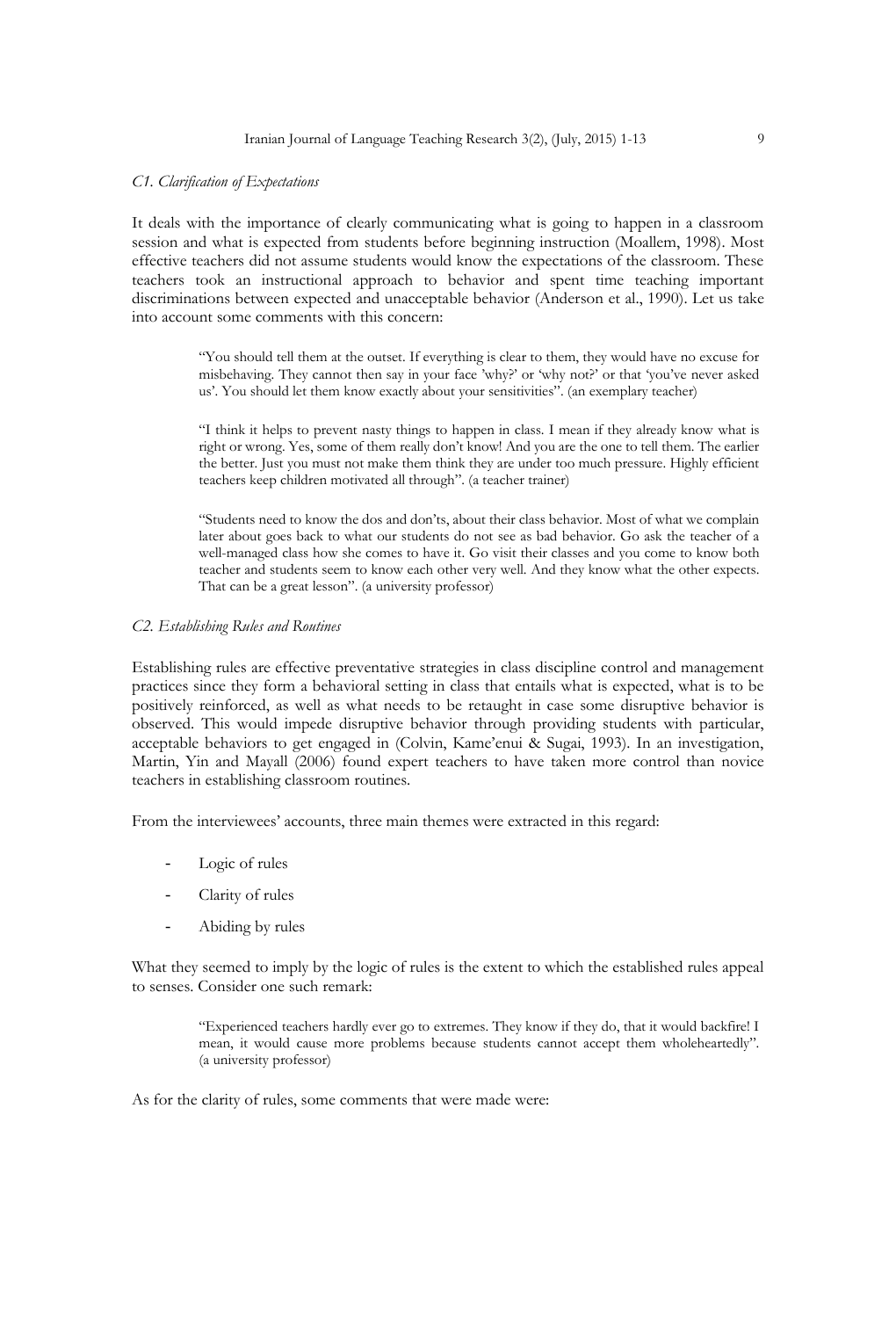"No matter what the rules are, they need to be clarified right from the start. Nothing should be left vague even to the dumbest of students. Sometimes it happens that because we know our rules very well we think they are as clear to our students too while this is not always the case". (a mentor teacher)

"I try to make sure they know how I want them to behave. It's not enough just to ask them if they got everything or not. They need to see the rules enacted and it takes time. But we should make sure this does not take too long". (an experienced teacher)

Once devised, clarified and enacted, rules are to be protected and kept alive in their enactment. In this regard, some remarks made by the interviewees were:

> "You should make students respect class rules; take them serious. Take the case of presence/absence for instance. Students realize the severity of the rules once they are performed. You as the teacher should be the first person who takes the rules seriously. Once you ask them not to be late to class for example, you yourself follow your rule. If you do not care about it, for sure students will not either". (a teacher educator)

> "I always let them know the consequences, I mean the consequences of not obeying rules. It always works especially for adults. They seem to be more logical". (an experienced teacher)

> "Everywhere you go there are some rules to be obeyed. A language class is not an exception. Expert teachers, no matter what they teach, need to set a number of these rules. The school, I mean the educational setting, has its own rules too. Effective teachers express them explicitly. They let students know what it is expected from them". (a university professor)

### *C3. Use of Body Language*

Body language and facial expressions can be effectively used to communicate classroom rules and expectations from students (Moallem, 1998). That is, visual expressions as well as verbal modes can help to transfer the content of class rules. With this concern, some interviewees commented in the following way:

> "You don't for sure mean to sound harsh. So, you want to let them know in an inoffensive way. Take the rule of class attendance for example. How am I supposed to react to a latecomer or somebody who is frequently absent? For me, I use humor...in my face, in my look. Not that I laugh at them. I pretend to be really surprised and even shocked when I see a student back to class after so many sessions of absence. In a funny and friendly environment, my face inquires about their reason for being absent for long. Words contribute too. Then, they volunteer to tell the reason and more importantly they come to know that coming late or being frequently absent is not accepted. Other students learn this rule too". (an expert teacher)

> "As mothers silently talk a lot through a single look at the child, a teacher can do to students. Eyes can tell a lot. A good teacher does not do the good job only through nice and effective talking, but as well through effective showing to students or conveying to them what is acceptable and what is not". (a teacher trainer)

> "The best teachers I do remember have all been good actors too. Acting is a skill that helps much. The way they look, the way they walk and move their hands each has a message. As for discipline matters, these non-verbal matters can really help". (a class observer)

Two recurrent themes extracted from interviewees' remarks concerning this latest issue were: euphemistic and non-offensive use of bodily and facial expressions as well as the use of humor. The latter could serve the purpose of the former. That is, non-verbal expressions are effectively used to convey behavioral and discipline rules to students.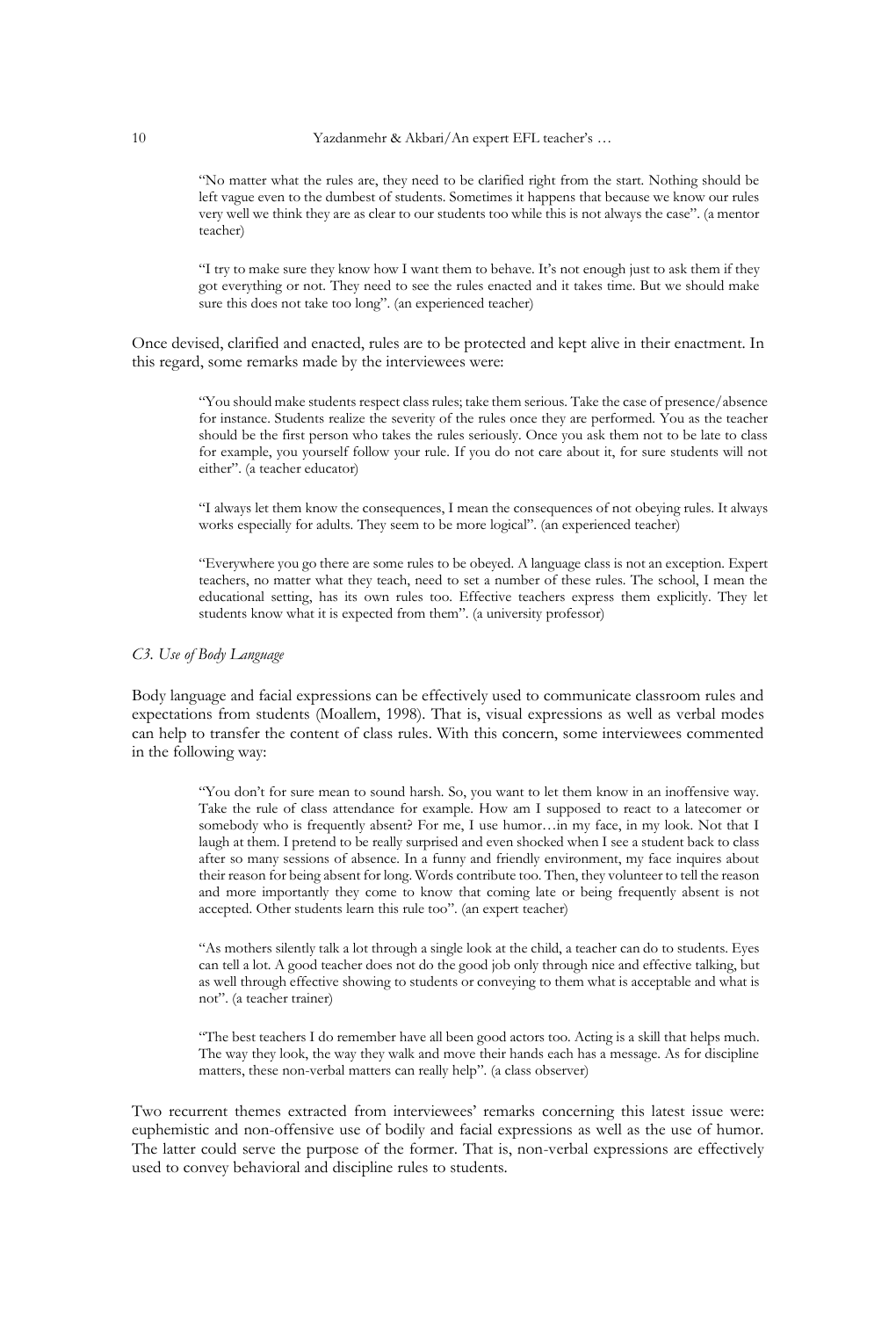#### *D. Monitoring Students' Behavior*

As Colvin et al. (1993) stated, monitoring student behavior allows the teacher to acknowledge the students who are engaging in appropriate behavior and helps to prevent misbehavior from escalating. According to Martin, Yin and Mayall (2006), experienced teachers manage their classrooms more effectively than less experienced teachers. They take more control of student behavior in class and attempt to monitor student reactions and prevent undesirable behavior to happen.

Interviewees referred to this issue in their accounts using the terms 'controlling', 'checking', 'watching' and 'monitoring'. Parts of their accounts are:

> "The secret lies in the way the teacher keeps an open eye. Once you can see every little change in students' behavior, you can feel the change of aura. You can predict disorder and can stop it before it fires" (an experienced teacher)

> "The outstanding teachers I see, do not keep sitting most of the time. They pay attention to everything that happens in class. They check every little behavior and try to respond to it appropriately. Nothing occurs in vacuum. Chaos happens as a result of a kind of dissatisfaction which should be recognized and solved before it is at its height" (a teacher trainer and class observer)

> "Prevention is always better than solution to a problem that has already occurred. Novices recognize riot-raising behavior later. This can be because of their little experience of facing similar situations. They should learn to monitor student's behavior closely and improve their prediction power" (a university professor of applied linguistics)

It is evident that no clues of discipline violation are recognized unless class behavior is meticulously monitored. It is, in fact, the preventive stage of discipline control and the key to class management. Students are human beings who need care and attention. That would not only mean to give them no privacy and self-initiation. Meanwhile they enjoy creativity and a degree of independence as well as peer trust, their behavior, cooperation, attention together with their learning needs to be monitored by teacher.

#### **Conclusion**

Considering the crucial role of expertise in the realm of ELT, we decided to scrutinize different characteristics of an expert teacher of English language. One such characteristic was teacher's class management. For this reason, we firstly reviewed the existing body of literature on expertise, in education, in general, and ELT in particular. We also interviewed specialists of the field including teacher trainers and educators, university professors of applied linguistics, mentor teachers, language institute supervisors and exemplary EFL teachers in Iran, and finally came up with a number of management skills and sub-skills. The former included: teacher's identification power, use of external control, use of preventive strategies and monitoring student behavior. The latter included clarification of expectations, establishing rules and routines, and use of body language. Each skill and sub-skill was explained in the light of previous research along with the extracts of the interviewees' comments.

In this paper, only one aspect of expert EFL teachers' behavior in class was investigated which is one of the most significant aspects. We should be aware that expertise in ELT has other aspects as well which, as mentioned previously, interact with each other and each directly or indirectly affects the latent variable expertise. However, one academic paper could not include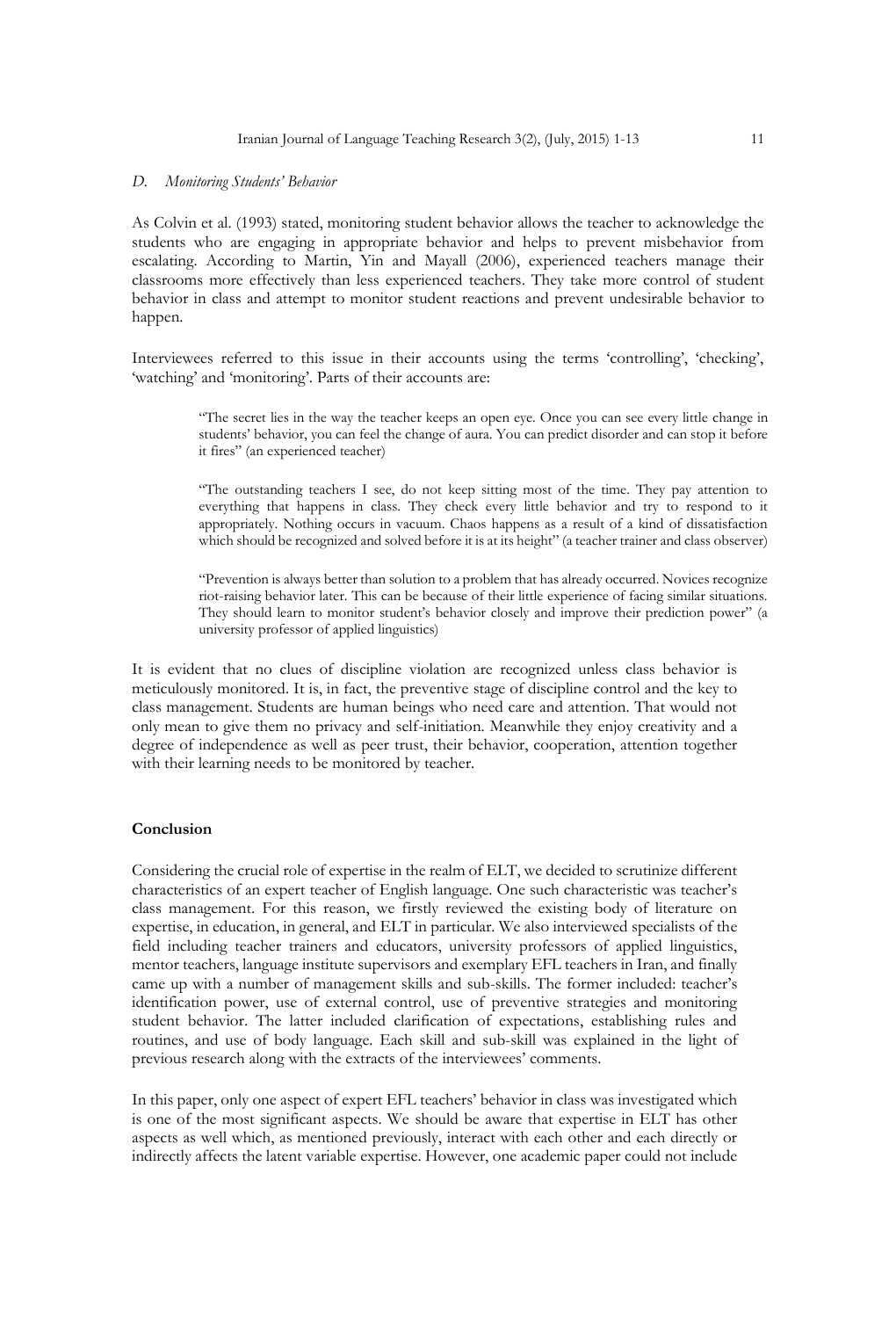them all and discuss them comprehensively. Therefore, we sufficed to focus on the management issue.

Experts in all majors including language teaching are supposed to act as models for other members of their profession. Coming to know how they think and behave in different aspects of their job elucidates the secret of their outstanding performance. The knowledge of how expert EFL teachers manage their class and keep its discipline helps to provide guidelines for both researchers and novice teachers. It provides them with the best tried-and-tested class management strategies adopted by the most successful colleagues in the field. It is hoped that the findings of the present study are helpful for professional development in the realm of ELT.

#### **References**

- Akbari, R., & Yazdanmehr, E. (2014). A critical analysis of the selection criteria of expert teacher in ELT. *Theory and Practice in Language Studies, 4*(8). 1653-1658.
- Anderson, L. M., Evertson, C. M., & Emmer, E. T. (1980). Dimensions in classroom management derived from recent research. *Journal of Curriculum Studies, 12*(4), 343-356.
- Berliner, D. C. (1986). In pursuit of the expert pedagogue. *Educational Researcher, 15*(7), 5-13.
- Brophy, J. E. (1979). Teacher behavior and its effects. *Journal of Educational Psychology, 71,* 733-750.
- Brouwers, A., & Tomic, W. (2000). A longitudinal study of teacher burnout and perceived selfefficacy in classroom management. *Teaching and Teacher Education, 16,* 239-253.
- Colvin, G., Kame'enui, E. J., & Sugai, G. (1993). Reconceptualizing behavior management and school-wide discipline in general education. *Education and Treatment of Children, 16*, 361-381.
- Di Martini-Scully, D., Bray, M. A., Kehle, T. J. (2000). A packaged intervention to reduce disruptive behaviors in general education students. *Psychology in the Schools, 37*, 149-156.
- Hogan, T. & Rabinowitz, M. (2003). Problem representation in teaching: Inferences from research of expert and novice teachers. *Educational Psychologist, 38*(4), 235-247.
- Ingersoll, R., & Smith, T. M. (2003). The wrong solution to the teacher shortage. *Educational Leadership, 60*(8), 30-33.
- Kehle, T. J., Bray, M. A., Theodore, L. A., Jenson, W. R., Clark, E. (2000). A multi-component intervention designed to reduce disruptive classroom behavior. *Psychology in the Schools, 37*, 475-481.
- Kelshaw-Levering, K., Sterling-Turner, H. E., Henry, J. R., & Skinner, C. H. (2000). Randomized interdependent group contingencies: Group reinforcement with a twist. *Psychology in the Schools, 37*, 523-533.
- Langland, S., Lewis-Palmer, T., & Sugai, G. (1998). Teaching respect in the classroom: An instructional approach. *Journal of Behavioral Education*, *8*, 245-262.